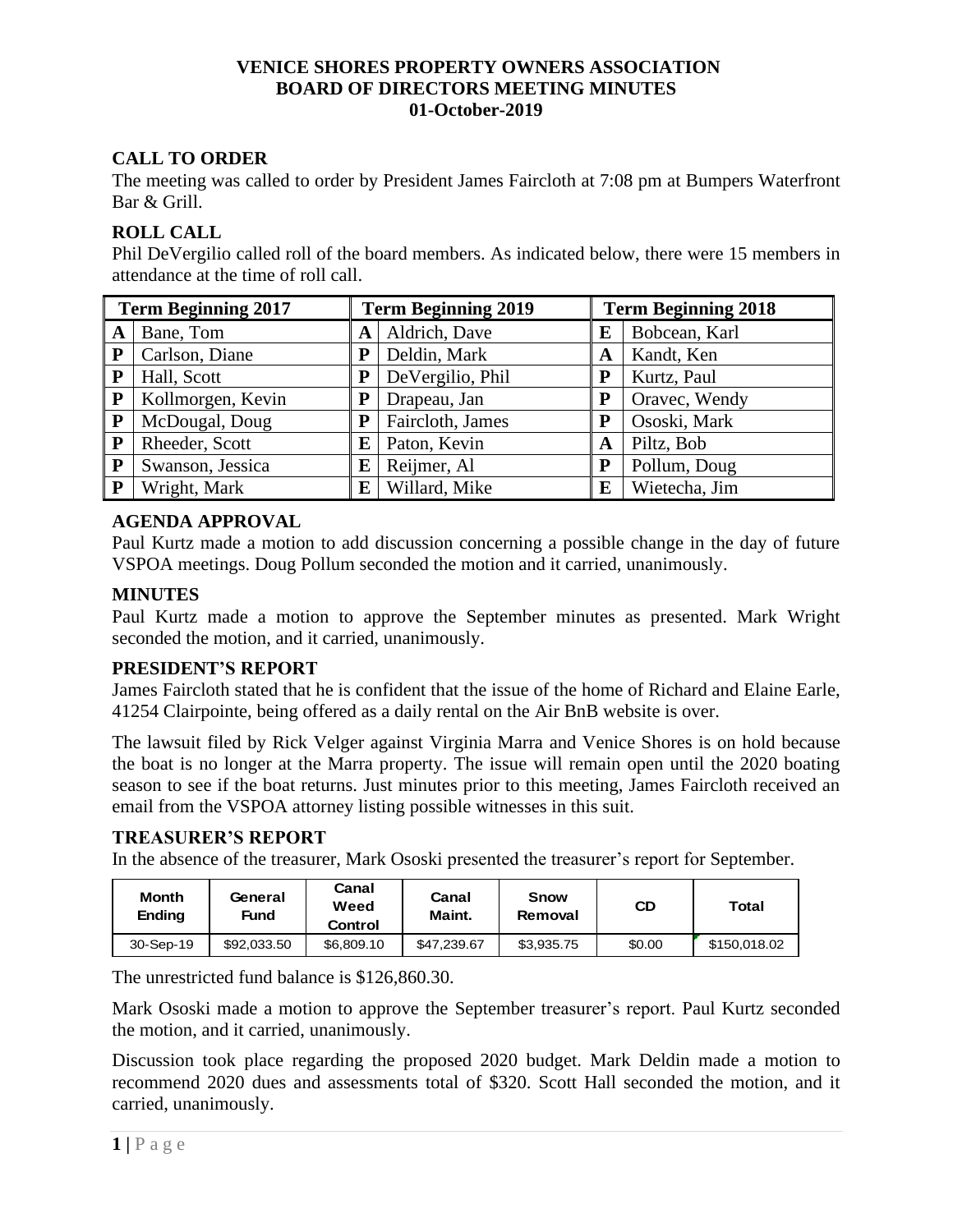## **VENICE SHORES PROPERTY OWNERS ASSOCIATION BOARD OF DIRECTORS MEETING MINUTES 01-October-2019**

#### **RECORD RETENTION/WEB REPORT**

Mark Ososki stated that he had nothing new to report.

Wendy Oravec presented a ledger of association minutes from 1956 written in longhand. This, and other similar ledgers had been acquired and stored by Wendy's mother, Valerie Marshall, a long serving former board member. Mark Ososki volunteered to scan this ledger and the others into the VSPOA archives.

#### **CORRESPONDING SECRETARY'S REPORT**

Jessica Swanson reported that there will not be a Harrison Township election on November  $5<sup>th</sup>$ , so the VSPOA general membership meeting can take place as scheduled. It was reported that Tom Bane has reserved the Harrison Township board room for that event.

#### **SOCIAL MEDIA**

There has been nothing to report.

#### **CANAL COMMITTEE**

There was nothing to report.

#### **MAINTENANCE COMMITTEE**

Doug Pollum reported that the lake level is eleven inches below its summer high. Also, he and Doug McDougal have performed preventive maintenance on about half of the pumps installed in the catch basins. This consists of checking pump operation, muni ball air pressure, and clamp tightness. They intend to complete maintenance on the remaining pumps within the next week, depending upon the weather.

Discussion took place on training others in the operation of the system. Documentation is in process to facilitate training and archiving.

### **BUILDING COMMITTEE**

Mark Ososki reported that there is nothing new to report.

#### **DEED RESTRICTION REVIEW COMMITTEE**

Jan Drapeau reported the following violations.

- 41641 Clairpointe In response to our letter, the situation has been corrected.
- Lot 269 on North River Road The lot owner has stated that he does not own the boats cited in the letter he received from the committee. However, the situation has not been corrected. Doug Pollum made a motion to send the second violation letter referencing Sec. 9, but not Sec. 1, of the VS deed restrictions. Mark Wright seconded the motion, and it carried, unanimously.
- Regarding a boat in the canal at 41311 Gloca Mora (lot 213) there has been no response to the 1<sup>st</sup> violation letter. Mark Ososki made a motion to send the 2<sup>nd</sup> violation letter. Mark Wright seconded the motion, and it carried, unanimously.
- Previously, a 1<sup>st</sup> violation letter had been sent regarding a boat in the canal at  $41330$ Gloca Mora (Lot 248). In response, the boat had been moved to a legal well at a neighbor's property and returned to the owner's property on weekends. Lately, it has been found at the owner's property for extended periods. Mark Wright made a motion that the next time it is illegally moored at the owner's property for an extended period of time, whether this season or the 2020 season, a 2<sup>nd</sup> letter will be sent. Mark Ososki seconded the motion, and it carried, unanimously.